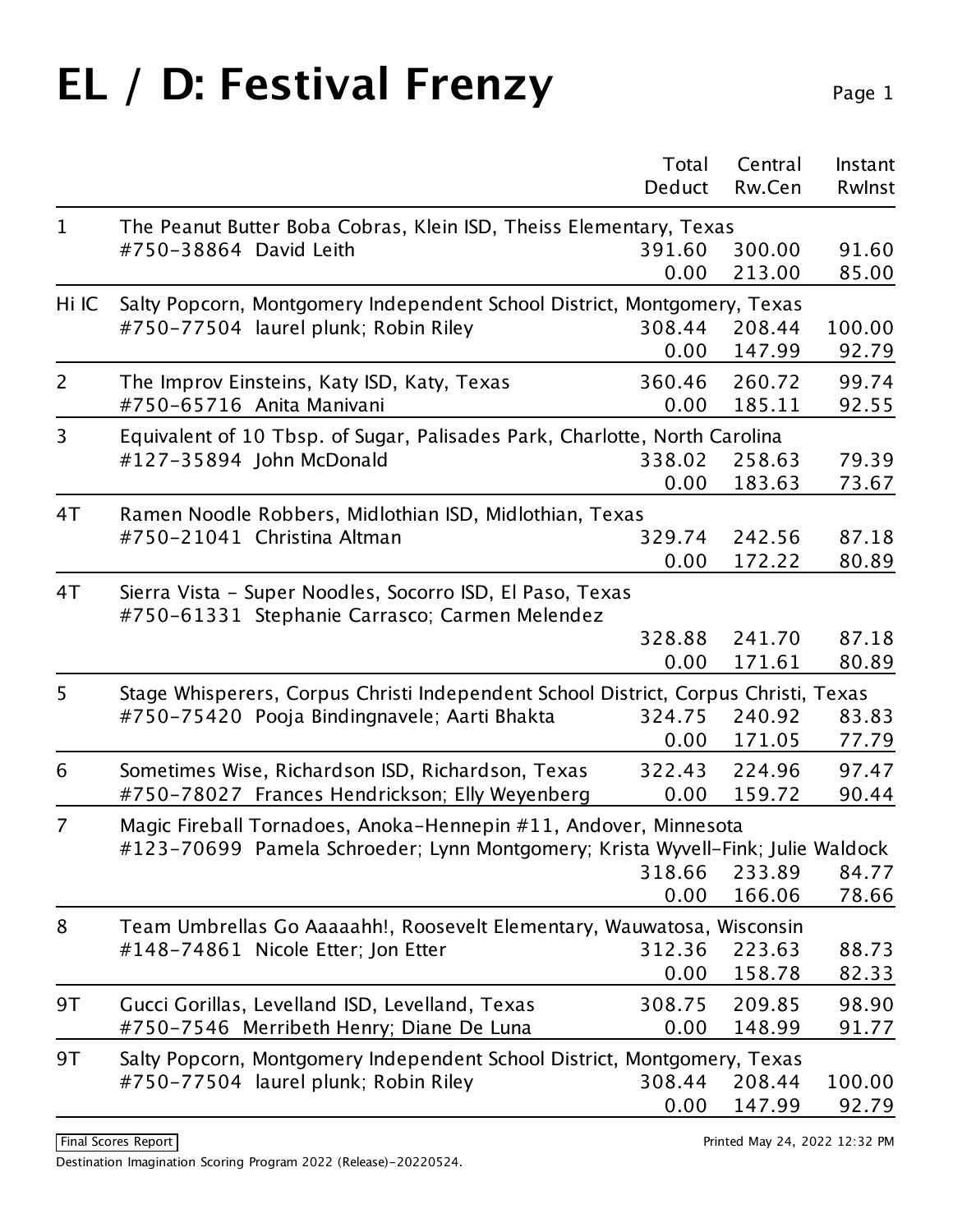## EL / D: Festival Frenzy Page 2

|    |                                                                                                                                          | Total<br>Deduct | Central<br>Rw.Cen | Instant<br>Rwlnst |
|----|------------------------------------------------------------------------------------------------------------------------------------------|-----------------|-------------------|-------------------|
| 10 | Thomas Edison Tacos, Port Huron Area School District, Port Huron, Michigan                                                               |                 |                   |                   |
|    | #122-85694 Julie Haynes; Rebecca Kohanov                                                                                                 | 304.77          | 219.87            | 84.90             |
|    |                                                                                                                                          | 0.00            | 156.11            | 78.78             |
| 11 | The Improvables, Katy ISD, Katy, Texas                                                                                                   | 290.42          | 202.90            | 87.52             |
|    | #750-94815 Becky Stegall; Ahnna Sledge                                                                                                   | 0.00            | 144.06            | 81.21             |
| 12 | Panda Heroes, Dallas ISD, Dallas - Gonzalez PL Academy, Texas                                                                            |                 |                   |                   |
|    | #750-93857 Frank Trey Birkhead; Daketa Tyler                                                                                             | 288.80          | 261.37            | 27.43             |
|    |                                                                                                                                          | 0.00            | 185.57            | 25.45             |
| 13 | Terra Subah Gaea, Gurnee, Waukegan and Wadsworth Independent Team, Gurnee, Ill<br>#114-33010 Rebecca Kotsinis; Linda White; Amanda Money |                 |                   |                   |
|    |                                                                                                                                          | 281.74          | 193.37            | 88.37             |
|    |                                                                                                                                          | 0.00            | 137.29            | 82.00             |
| 14 | Huntingtown Festival Dragons, Calvert County Public Schools, Prince Frederick, Marylan                                                   |                 |                   |                   |
|    | #120-26025 WILLANETTE THOMAS-LOHR                                                                                                        | 260.60          | 195.69            | 64.91             |
|    |                                                                                                                                          | 0.00            | 138.94            | 60.23             |
| 15 | Gale-Bailey Ghost Girls, Charles County Public Schools, Marbury, Maryland                                                                |                 |                   |                   |
|    | #120-17390 Alexander Golding; Marie Farley                                                                                               | 247.44          | 150.55            | 96.89             |
|    |                                                                                                                                          | 0.00            | 106.89            | 89.90             |
|    |                                                                                                                                          |                 |                   |                   |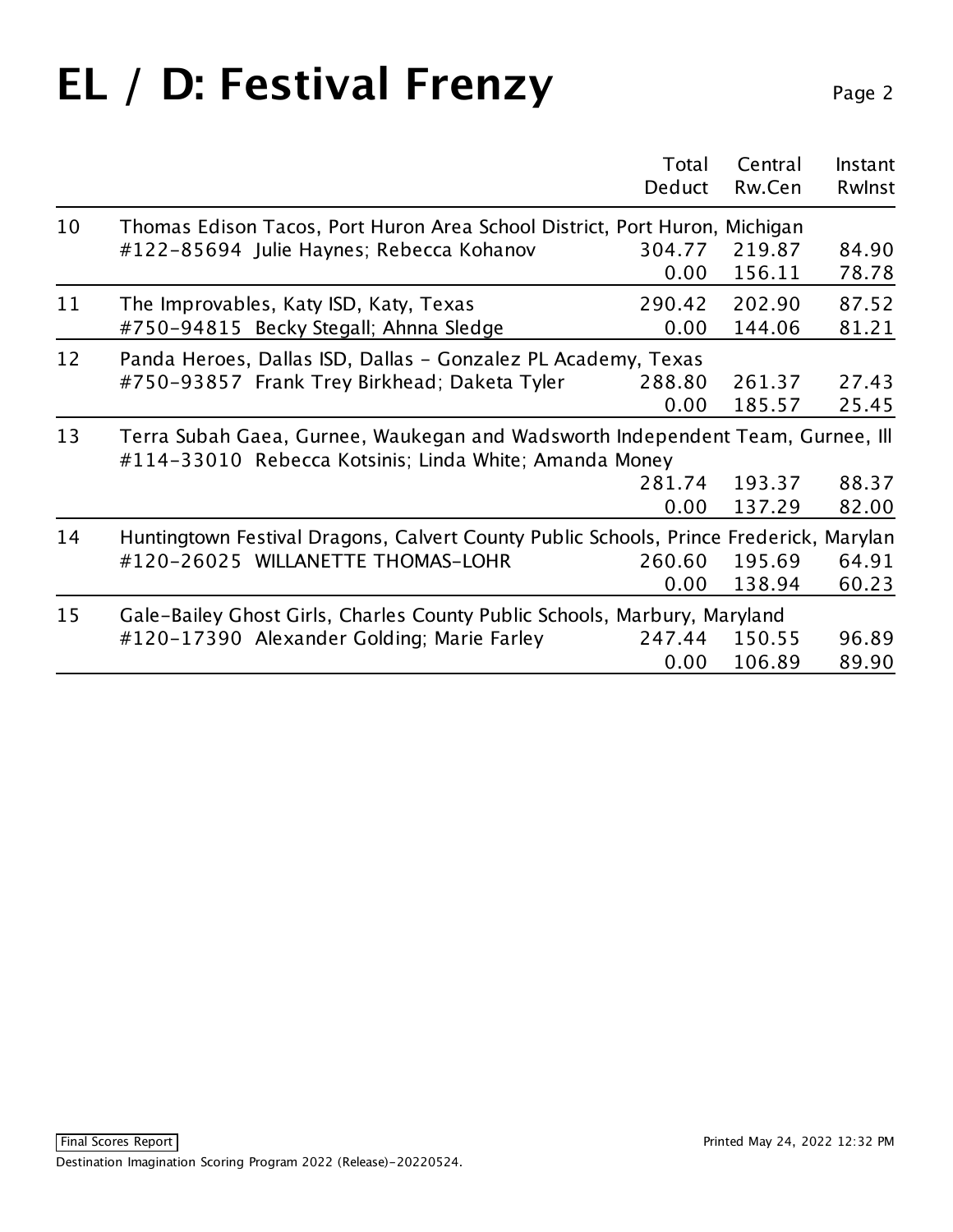## **ML** / **D: Festival Frenzy** Page 1

|                |                                                                                   | Total          | Central          | Instant         |
|----------------|-----------------------------------------------------------------------------------|----------------|------------------|-----------------|
|                |                                                                                   | Deduct         | Rw.Cen           | Rwlnst          |
| $\mathbf{1}$   | Controlled Chaos, Bellville ISD, Bellville Junior High, Texas                     |                |                  |                 |
|                | #750-20941 Susan Marek                                                            | 366.58         | 300.00           | 66.58           |
|                |                                                                                   | 0.00           | 248.85           | 59.33           |
| Hi IC          | Octollamalopes, Hudson School District, Hudson, Wisconsin                         |                |                  |                 |
|                | #148-27803 Sarah Cothran                                                          | 327.53         | 227.53           | 100.00          |
|                |                                                                                   | 0.00           | 188.74           | 89.11           |
| $\overline{2}$ | Disco Dogs, Slavens K-8 School, Denver, Colorado                                  |                |                  |                 |
|                | #106-26990 Tara Cavanaugh; Sarah Ericson; Marcela Mendenhall                      |                |                  |                 |
|                |                                                                                   | 335.89         | 257.94           | 77.95           |
|                |                                                                                   | 0.00           | 213.96           | 69.46           |
| 3              | Please lower your expectations, Pine Lake Middle School, Sammamish, Washington    |                |                  |                 |
|                | #147-14433 Jason Rajtar; Suzanne Daw; Richard Riley                               | 333.44         | 250.77           | 82.67           |
|                |                                                                                   | 0.00           | 208.01           | 73.67           |
|                |                                                                                   |                |                  |                 |
| 4T             | The Nerd Herd, Katy ISD, Katy, Texas                                              | 327.55<br>0.00 | 236.66<br>196.31 | 90.89<br>80.99  |
|                | #750-83813 April Ng; Katy Hall                                                    |                |                  |                 |
| 4T             | Octollamalopes, Hudson School District, Hudson, Wisconsin                         |                |                  |                 |
|                | #148-27803 Sarah Cothran                                                          | 327.53<br>0.00 | 227.53<br>188.74 | 100.00<br>89.11 |
|                |                                                                                   |                |                  |                 |
| 5              | Drama Queens, Independent, Bel Air, Maryland                                      | 322.52         | 253.57           | 68.95           |
|                | #120-23460 Laura Drake; Verna Hiser                                               | 0.00           | 210.34           | 61.44           |
| 6              | Teenagers & Tiaras, Midlothian ISD, Midlothian, Texas                             |                |                  |                 |
|                | #750-16387 Kim Moss; Christina Teufel                                             | 319.26         | 254.04           | 65.22           |
|                |                                                                                   | 0.00           | 210.73           | 58.12           |
| 7              | The American Stars, Hays CISD, Hays, Texas                                        | 316.07         | 232.67           | 83.40           |
|                | #750-81674 Janelle knight; Angela Mireles                                         | 0.00           | 193.00           | 74.32           |
| 8              | Runaway Hamstens, De Pere School District, De Pere, Wisconsin                     |                |                  |                 |
|                | #148-76364 Kathleen McKee                                                         | 305.06         | 218.40           | 86.66           |
|                |                                                                                   | 0.00           | 181.16           | 77.22           |
| 9T             | Extra Hot Hot Chocolate, Bedford DI - Ross A Lurgio Middle, Bedford, New Hampshir |                |                  |                 |
|                | #130-74919 Kelly Chausovsky; Renu Basur                                           | 301.02         | 219.35           | 81.67           |
|                |                                                                                   | 0.00           | 181.95           | 72.78           |
| 9T             | Act Fast Maniacs, GRMS & WRMS, San Ramon, California                              |                |                  |                 |
|                | #105-78110 Deepika Naharas; Vijaya Sithamraju                                     | 300.85         | 266.68           | 34.17           |
|                |                                                                                   | 0.00           | 221.21           | 30.45           |
|                |                                                                                   |                |                  |                 |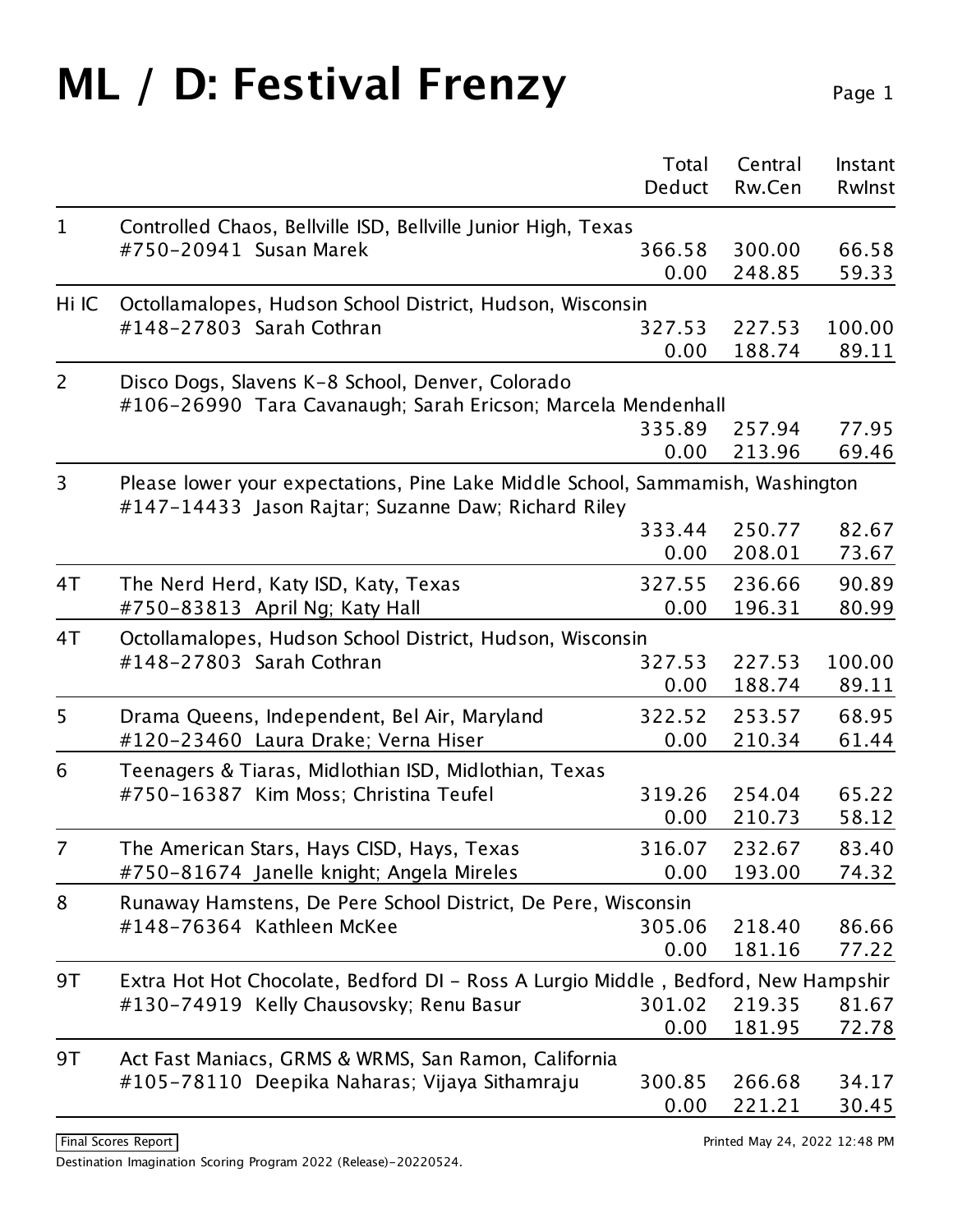#### **ML** / **D: Festival Frenzy** Page 2

|     |                                                                                  | Total  | Central | Instant |  |
|-----|----------------------------------------------------------------------------------|--------|---------|---------|--|
|     |                                                                                  | Deduct | Rw.Cen  | Rwinst  |  |
| 10  | Un Charro y Las Charras, Brownsville ISD, Brownsville, Texas                     |        |         |         |  |
|     | #750-71041 Louis Leal; Eric Rodriguez                                            | 299.30 | 236.09  | 63.21   |  |
|     |                                                                                  | 0.00   | 195.84  | 56.33   |  |
| 11  | Fast and Fabulous Falcons, Windermere Ranch middle school, San Ramon, California |        |         |         |  |
|     | #105-40383 Nagavasudha Nittala; Meena Ramanathan; Natarajan Sethuraman           |        |         |         |  |
|     |                                                                                  | 282.33 | 215.00  | 67.33   |  |
|     |                                                                                  | 0.00   | 178.34  | 60.00   |  |
| 12  | News Channel 36, Brentwood Middle/Scales Elementary, Brentwood, Tennessee        |        |         |         |  |
|     | #142-79479 Katie Baker                                                           | 276.44 | 203.87  | 72.57   |  |
|     |                                                                                  | 0.00   | 169.11  | 64.67   |  |
| 13T | Ninjas & Fairies, Home School Home, Karachi, Pakistan                            |        |         |         |  |
|     | #337-37327 Muhammad Ehsan Khan                                                   | 273.23 | 219.49  | 53.74   |  |
|     |                                                                                  | 0.00   | 182.07  | 47.89   |  |
| 13T | DI-sasterous Lonely Bathtubs, Compass Montessori, Arvada, Colorado               |        |         |         |  |
|     | #106-87427 Erika Deru                                                            | 272.95 | 231.80  | 41.15   |  |
|     |                                                                                  | 0.00   | 192.28  | 36.67   |  |
| 14  | The Broadway Breakouts, Seguin ISD, Seguin - Barnes/AJB MS, Texas                |        |         |         |  |
|     | #750-50461 Denise Crettenden                                                     | 271.27 | 232.74  | 38.53   |  |
|     |                                                                                  | 0.00   | 193.06  | 34.33   |  |
| 15  | The 3 Musketeers, Beach Park Middle School, Beach Park, Illinois                 |        |         |         |  |
|     | #114-59770 Katie Cranmer; Tracy Campbell                                         | 262.74 | 232.08  | 30.66   |  |
|     |                                                                                  | 0.00   | 192.51  | 27.32   |  |
| 16T | A Decent Team, Dobbs Ferry MS, Dobbs Ferry, New York                             |        |         |         |  |
|     | #134-11690 Ellen Flaks                                                           | 261.58 | 200.98  | 60.60   |  |
|     |                                                                                  | 0.00   | 166.71  | 54.00   |  |
| 16T | Howe Boyz +, Beach Park Middle School, Beach Park, Illinois                      |        |         |         |  |
|     | #114-95794 Katie Cranmer; Tracy Campbell                                         | 261.48 | 178.69  | 82.79   |  |
|     |                                                                                  | 0.00   | 148.22  | 73.77   |  |
| 17  | DI Big Brains, San Diego ISD, San Diego, Texas                                   | 258.65 | 224.10  | 34.55   |  |
|     | #750-83453 Dr Ruben Pena; Yovana Pena                                            | 0.00   | 185.89  | 30.79   |  |
| 18  | Classic Rock Cats, Barberton City Schools, Barberton, Ohio                       |        |         |         |  |
|     | #135-36212 Andrea Tomer; Treasure Kriston; Stephanie Rymer                       |        |         |         |  |
|     |                                                                                  | 251.84 | 170.92  | 80.92   |  |
|     |                                                                                  | 0.00   | 141.78  | 72.11   |  |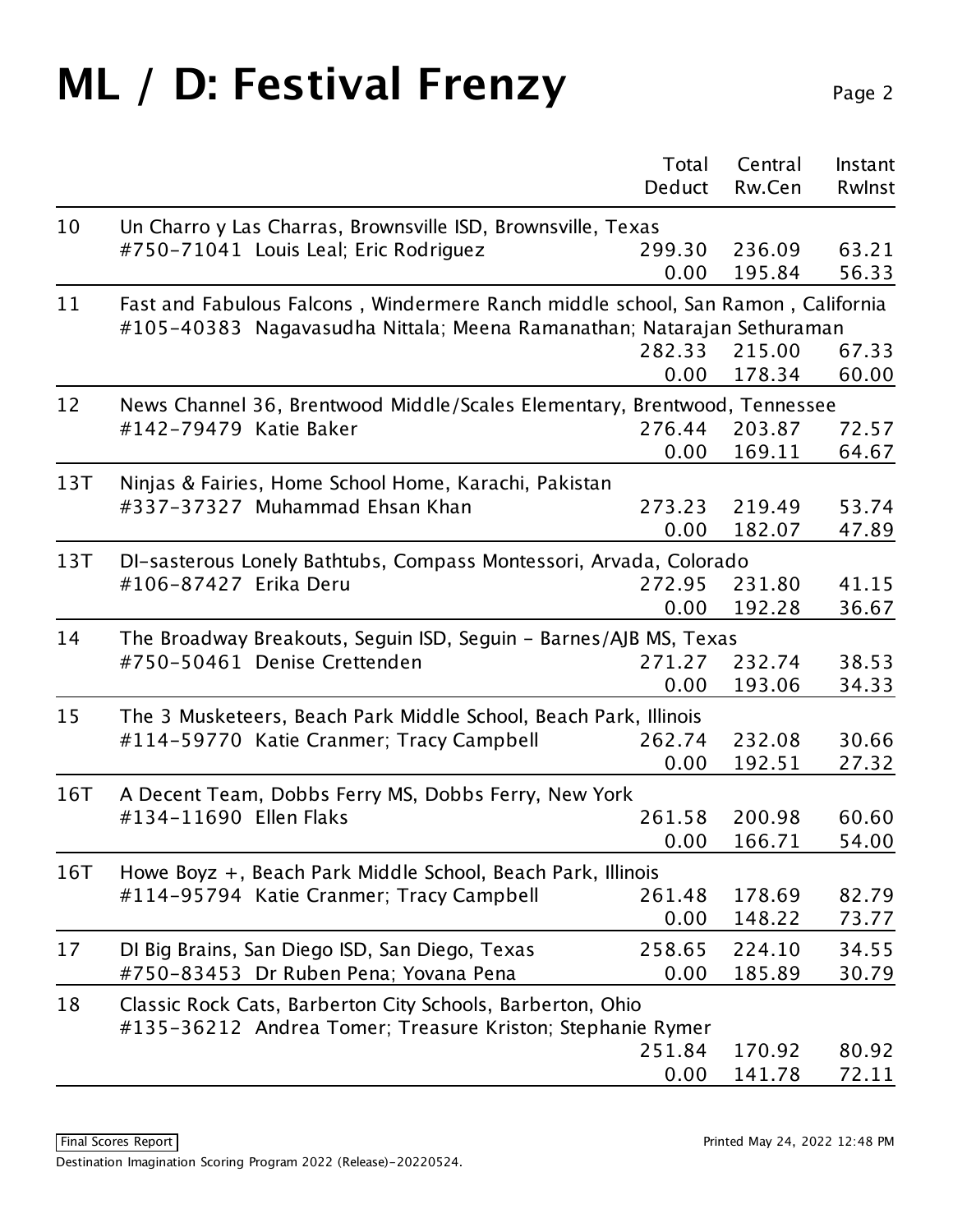## **ML** / **D: Festival Frenzy** Page 3

|     |                                                                                        | Total<br>Deduct | Central<br>Rw.Cen | Instant<br>Rwlnst |
|-----|----------------------------------------------------------------------------------------|-----------------|-------------------|-------------------|
| 19T | Atumalaka, Alef Peretz, Sao Paulo, Brazil<br>#163-58590 Erika Tomaspolsky; Bruna Leite | 250.31<br>0.00  | 187.59<br>155.61  | 62.72<br>55.89    |
| 19T | Mid-Knights of the Squared Table, North Arvada Middle School, Arvada, Colorado         |                 |                   |                   |
|     | #106-51250 Eden Christopher                                                            | 249.39          | 209.87            | 39.52             |
|     |                                                                                        | 0.00            | 174.09            | 35.22             |
| 20  | Just DI It, Christina Seix Academy, Ewing, New Jersey                                  | 248.60          | 193.24            | 55.36             |
|     | #131-45863 Jenna Brower                                                                | 0.00            | 160.29            | 49.33             |
| 21  | Smarties, RTWKIDS Public Speaking, Arcadia, California                                 |                 |                   |                   |
|     | #105-9695 Cindy Ong; ryan tsai; katy mui                                               | 218.94          | 186.40            | 32.54             |
|     |                                                                                        | 0.00            | 154.62            | 29.00             |
|     |                                                                                        |                 |                   |                   |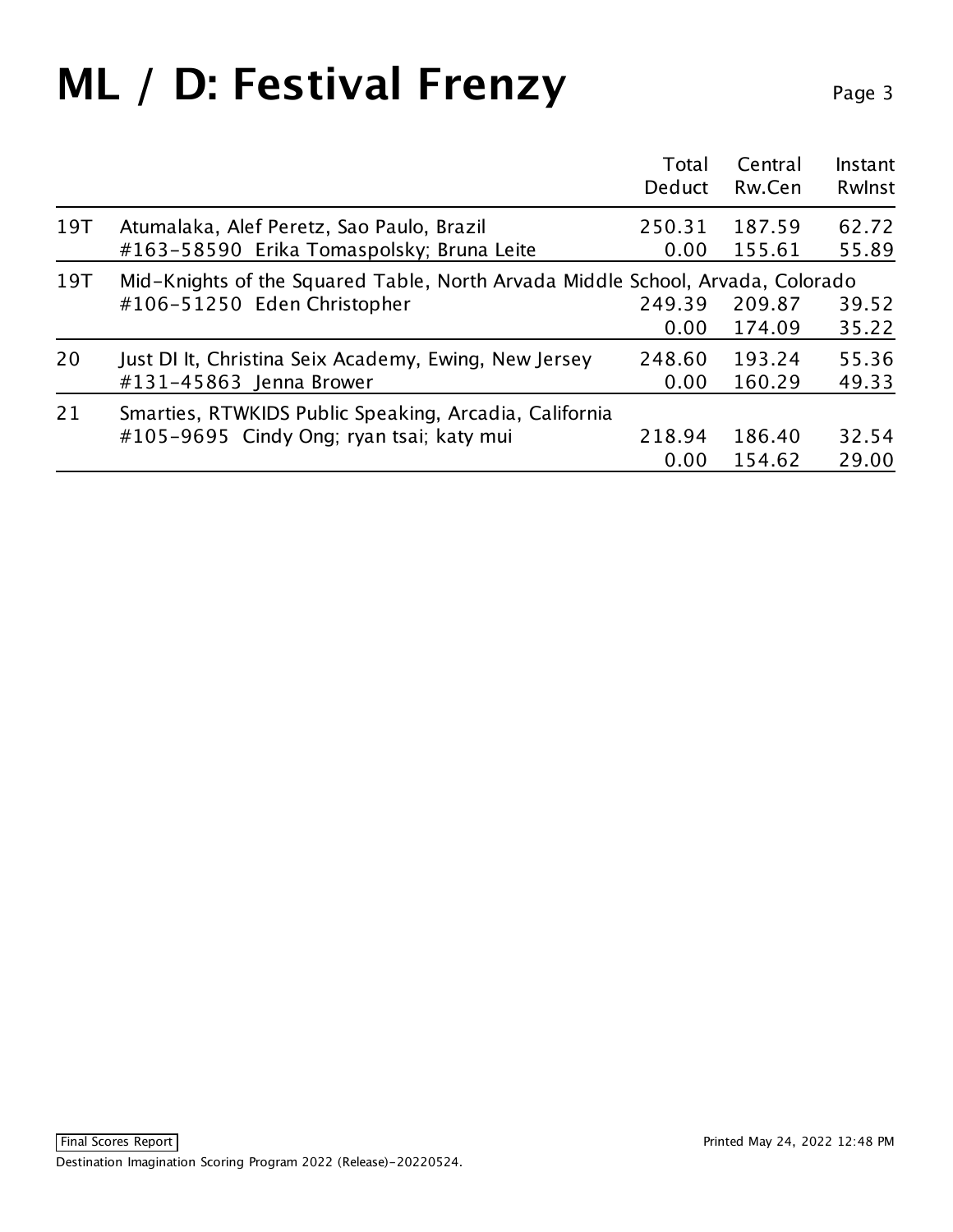# SL / D: Festival Frenzy Page 1

|                |                                                                                                                           | Total<br>Deduct        | Central<br>Rw.Cen          | Instant<br>Rwlnst       |
|----------------|---------------------------------------------------------------------------------------------------------------------------|------------------------|----------------------------|-------------------------|
| $\mathbf{1}$   | THEM, Bellville ISD, Bellville High School, Texas                                                                         | 380.34                 | 283.07                     | 97.27                   |
| Hi IC          | #750-96874 Susan Marek<br>TROTIC, Dallas ISD, Dallas, Texas<br>#750-24237 Valerie Mosman; Melissa Shields; Traci Mitchell | 0.00                   | 260.12                     | 94.68                   |
|                |                                                                                                                           | 334.14<br>0.00         | 234.14<br>215.16           | 100.00<br>97.34         |
| $\overline{2}$ | The Residuals, Denver School of the Arts/Littleton HS, Denver, Colorado<br>#106-83756 Kern Karkos; Heather Witsoe         | 375.34<br>0.00         | 300.00<br>275.68           | 75.34<br>73.34          |
| 3              | STEM CELLS, San Diego, California<br>#105-61189 Dan Smith                                                                 | 372.48<br>0.00         | 279.67<br>257.00           | 92.81<br>90.34          |
| 4              | D.I. Janes, Conroe ISD, The Woodlands - College Park HS, Texas<br>#750-64987 Rachelle Sokhon; Kelly Joniec                | 367.04<br>0.00         | 270.47<br>248.54           | 96.57<br>94.00          |
| 5              | Woah!, Urbana High School, Monrovia, Maryland<br>#120-20265 Ron Robisch; Andrea Morley                                    | 359.90<br>0.00         | 286.27<br>263.06           | 73.63<br>71.67          |
| 6              | Caarbadarbons, Carrollton-Farmers Branch ISD, Carrollton, Texas<br>#750-70314 Abbie Sherman                               | 358.89<br>0.00         | 282.53<br>259.63           | 76.36<br>74.33          |
| $\overline{7}$ | The DI FitnessGram PACER Test, Individual Team, Mead, Colorado<br>#106-60324 Karen Brennan                                | 347.29<br>0.00         | 249.02<br>228.83           | 98.27<br>95.66          |
| 8              | The Girl, the Gay & the They, Independent, Silver Spring, Maryland<br>#120-95933 Laura Elkins                             | 345.04<br>0.00         | 264.22<br>242.80           | 80.82<br>78.67          |
| 9T             | TROTIC, Dallas ISD, Dallas, Texas<br>#750-24237 Valerie Mosman; Melissa Shields; Traci Mitchell                           | 334.14                 | 234.14                     | 100.00                  |
| 9T             | Frenzied Revelers, Katy ISD, Katy, Texas<br>#750-42081 Jenny Kumar                                                        | 0.00<br>333.78<br>0.00 | 215.16<br>256.04<br>235.28 | 97.34<br>77.74<br>75.67 |
| 10             | Blue Mustaches, Dover Sherborn DI, Sherborn, Massachusetts<br>#119-47516 Katharyn Meredith Atkins; Lauren Guillette       | 331.17                 | 270.38                     | 60.79                   |
|                |                                                                                                                           | 0.00                   | 248.46                     | 59.17                   |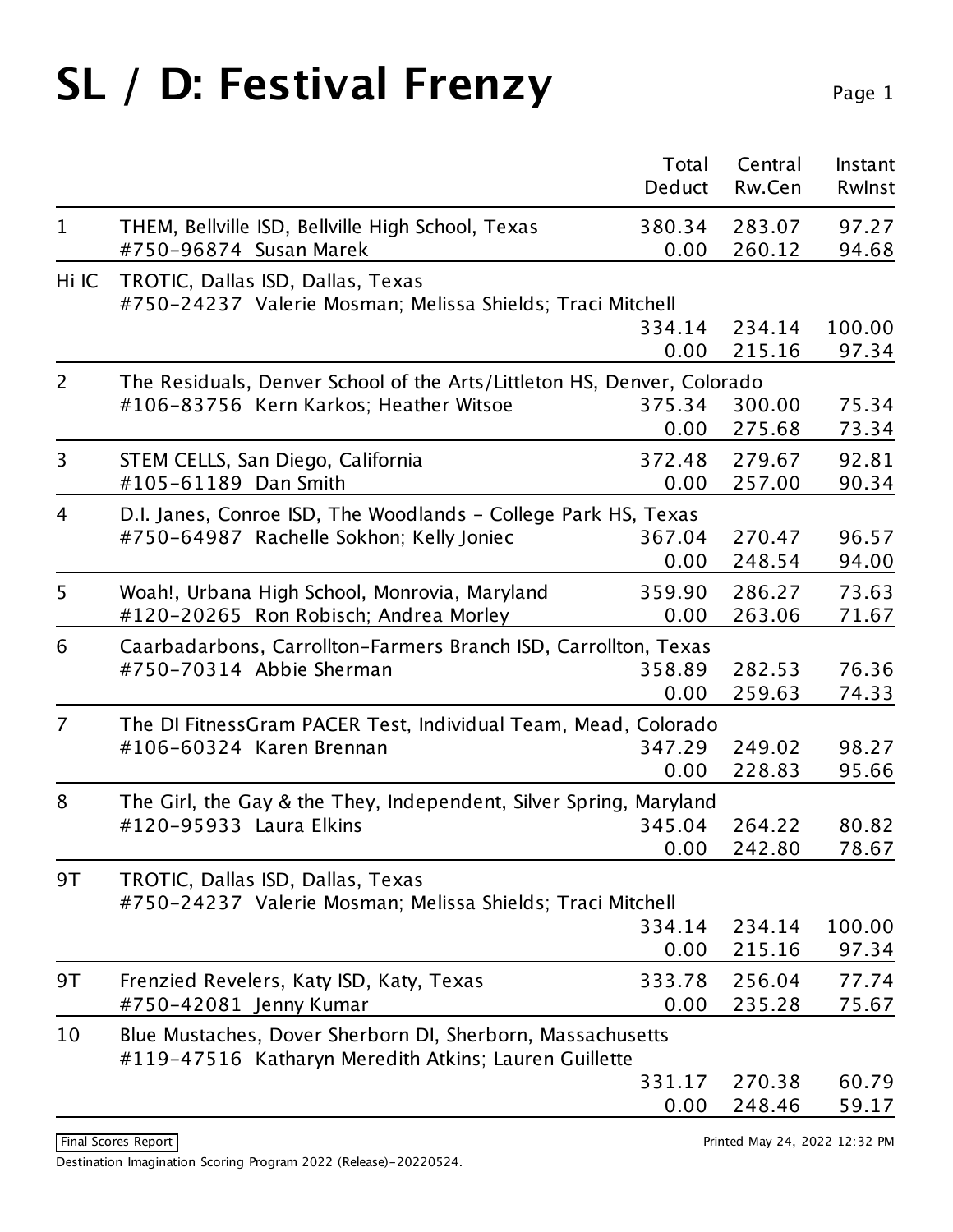# SL / D: Festival Frenzy Page 2

|     |                                                                                                  | Total<br>Deduct | Central<br>Rw.Cen | Instant<br>Rwlnst          |  |
|-----|--------------------------------------------------------------------------------------------------|-----------------|-------------------|----------------------------|--|
| 11  | Smores, Kinnelon Public Schools, Kinnelon, New Jersey                                            |                 |                   |                            |  |
|     | #131-24209 Rita Ritacco                                                                          | 324.13<br>0.00  | 233.73<br>214.78  | 90.40<br>88.00             |  |
| 12  | JACKGAS, Brownsville ISD, Brownsville, Texas<br>#750-62743 Juliana Topete; Freddy Martinez       | 306.53<br>0.00  | 232.39<br>213.55  | 74.14<br>72.17             |  |
| 13T | Goal Diggers, Frisco ISD Schools, Frisco, Texas<br>#750-8244 Sathya Kandasamy                    | 293.89<br>0.00  | 231.39<br>212.63  | 62.50<br>60.84             |  |
| 13T | Happy Group: The Final Chapter, Beachwood city schools, Beachwood, Ohio                          |                 |                   |                            |  |
|     | #135-17387 Tara Warner                                                                           | 293.28<br>0.00  | 225.82<br>207.51  | 67.46<br>65.67             |  |
| 14T | Glebe! Ft. Death by Cheese, Germantown High School Destination Imagination, Germa                |                 |                   |                            |  |
|     | #148-74419 Renee Bowerman                                                                        | 292.85<br>0.00  | 214.26<br>196.89  | 78.59<br>76.50             |  |
| 14T | Metallic Chickens, Wylie ISD, Abilene, Abilene, Texas<br>#750-7538 Michelle Burleson; Julie Page | 292.49<br>0.00  | 244.20<br>224.40  | 48.29<br>47.01             |  |
| 15  | Nerdy Birdy Trio, Irving ISD, Nimitz High School, Texas                                          |                 |                   |                            |  |
|     | #750-71700 Andrea Keller; Miranda Madden                                                         | 278.31<br>0.00  | 198.69<br>182.58  | 79.62<br>77.50             |  |
| 16  | MindBlowers, Bedford DI - Bedford High School, Bedford, New Hampshire                            |                 |                   |                            |  |
|     | #130-95278 Malini Ahdi; Sonia Nagi                                                               | 277.26<br>0.00  | 223.34<br>205.23  | 53.92<br>52.49             |  |
| 17  | Breaking the Loop, Northern Cass School, Hunter, North Dakota                                    |                 |                   | 184.53<br>169.57<br>174.46 |  |
|     | #128-30488 Mary Howatt; Kelsey Fankhanel                                                         | 262.43<br>0.00  |                   | 77.90<br>75.83             |  |
| 18  | Eggs with Legs, Mona Shores Creative Crew, Muskegon, Michigan                                    |                 |                   |                            |  |
|     | #122-62730 Jennifer Hillman                                                                      | 257.32<br>0.00  | 160.32            | 82.86<br>80.66             |  |
| 19  | Young Fives, Oakwood City Schools, Dayton, Ohio<br>#135-50819 Brent Beck                         | 238.79<br>0.00  | 178.17<br>163.73  | 60.62<br>59.01             |  |
| 20T | The Homocapians, Rocky River City School District, Rocky River, Ohio                             |                 |                   |                            |  |
|     | #135-61891 Melany Malquest                                                                       | 232.12<br>0.00  | 179.90<br>165.32  | 52.22<br>50.83             |  |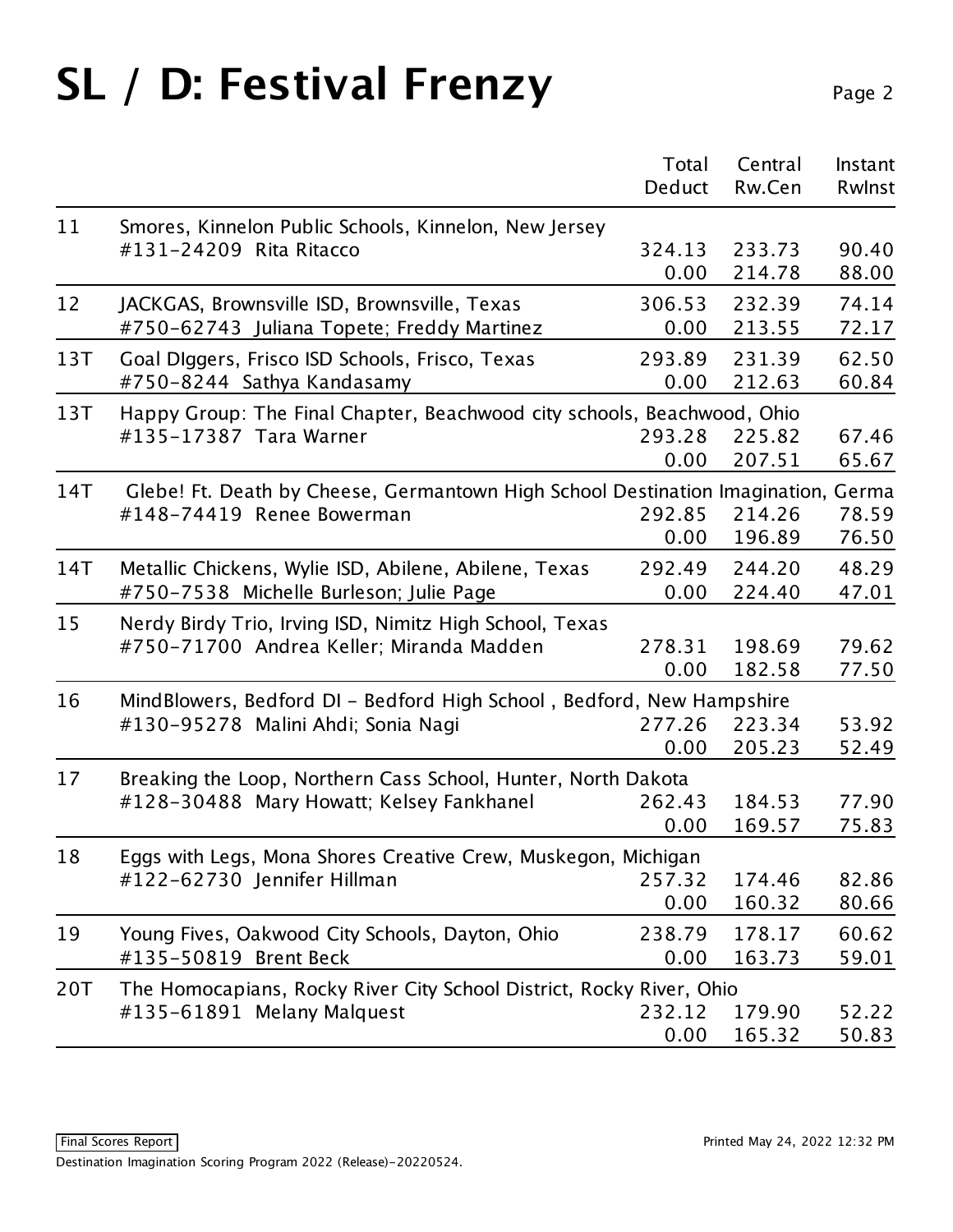## SL / D: Festival Frenzy Page 3

|     |                                                                                                                                               | Total<br>Deduct | Central<br>Rw.Cen | Instant<br>Rwlnst |
|-----|-----------------------------------------------------------------------------------------------------------------------------------------------|-----------------|-------------------|-------------------|
| 20T | The Frozen Uncrustables, Eich Middle School, Roseville, California<br>#105-7659 Ramona Beaureguard; Elizabeth Harder; Lynn Harrison-Benavidez |                 |                   |                   |
|     |                                                                                                                                               |                 |                   |                   |
|     |                                                                                                                                               | 231.51          | 161.32            | 70.19             |
|     |                                                                                                                                               | 0.00            | 148.24            | 68.32             |
| 21  | Us 3, Kennewick School District, Kennewick, Washington                                                                                        |                 |                   |                   |
|     | #147-88924 Alyssa St Hilaire                                                                                                                  | 218.48          | 190.93            | 27.55             |
|     |                                                                                                                                               | 0.00            | 175.45            | 26.82             |
| 22  | Spa City Dominators, Hot Springs School District, Hot Springs, Arkansas                                                                       |                 |                   |                   |
|     | #103-1422 Natalie Miller; Hayley Mitchell                                                                                                     | 166.65          | 156.04            | 10.61             |
|     |                                                                                                                                               | 0.00            | 143.39            | 10.33             |
|     |                                                                                                                                               |                 |                   |                   |